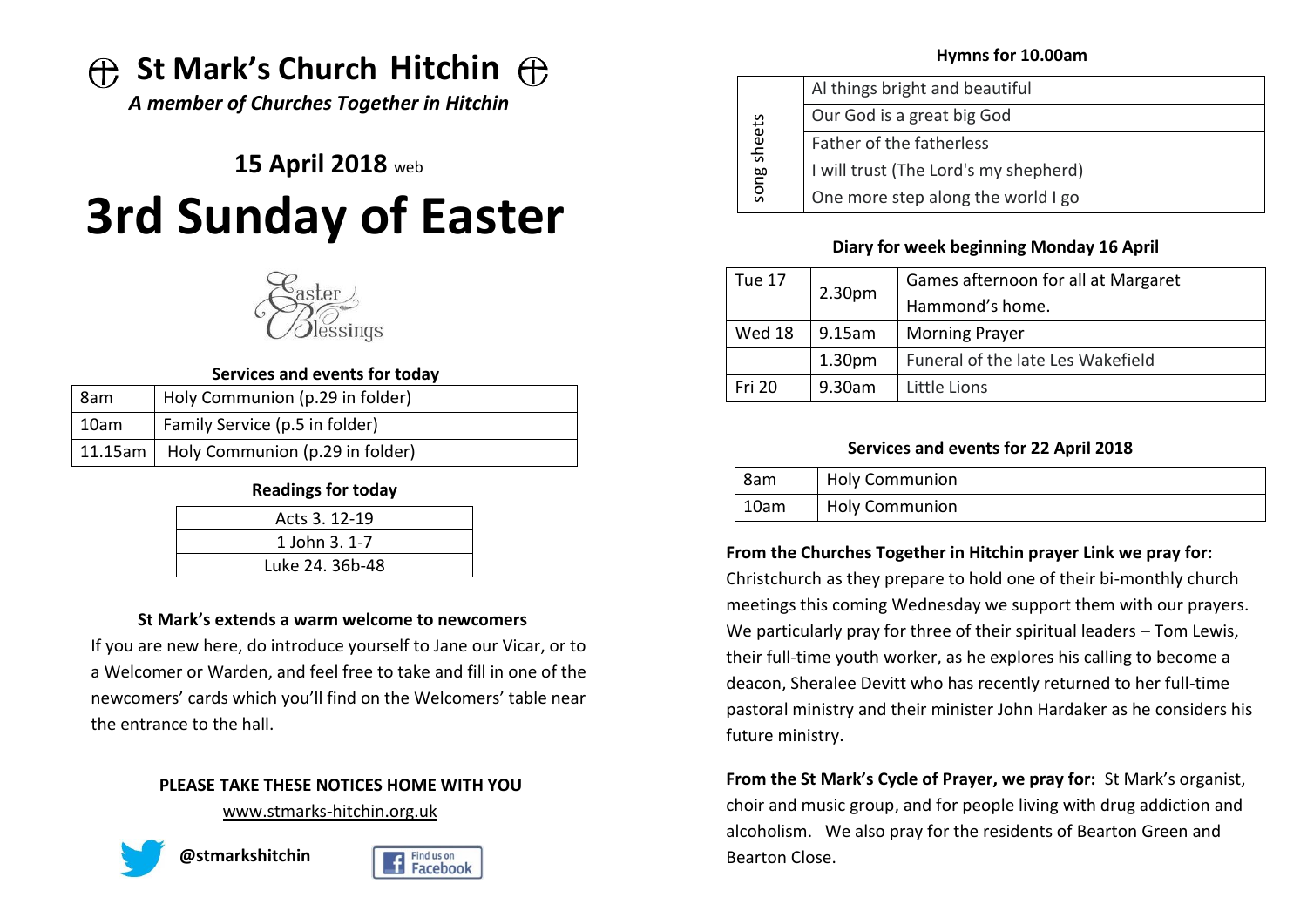# **NOTICES**

#### **General Data Protection Regulations**

In May the rules on how we store and use people's data are changing. One of the biggest changes is that we have to be able to prove that people have given consent to receive things from us, most importantly this news sheet (if receiving via email), and information about fundraising and stewardship. We are also needing to ask again for permission for details to go in our church directory. Therefore, from this Sunday there will be Data Consent Forms at the back of church. Please complete one of these forms and place it in the box next to the blank forms. It will only take a couple of minutes. If you need help in doing so, please do ask one of the clergy or church wardens. The new regulations come into force on 23rd May. If we do not have your written permission by then, we will not be able to keep you informed of the things going on in our church life, apart from via the verbal notices in the church and the news sheet given out in church. Please help us to keep you informed by taking the time to complete the form. *Thank you very much. Jane*

# **Social Events - Dates for Your Diary**

Here are some social events that we intend to organise this year, reminders and more details will be in the notices closer to the time but please do include these in your diary now:

- *Saturday 30 June* at 3pm strawberries & cream tea in Eileen Morden's garden
- *Saturday 28 July* at 12 Picnic and outdoor games at the scout hut, other churches will be invited so we hope for good numbers
- *Saturday 25 August* 6.30pm drinks in the church hall, then a safari supper
- *Saturday 29 Sept,* 7pm dinner at a local restaurant, or potluck supper in the hall (last year we went to the Millstream pub, if you have any preferences as to venue please let Louise Wills know)

# **Messy St Mark's 10th May**

Thank you to everyone who keeps supplying the Messy St Mark's team with various bits and bobs! Our next Messy St Mark's is on 10th May and we're doing the story of the lost sheep. So our appeal this month is for white, brown or black wool, and for cardboard boxes and tubes which can be made into sheep, sheep pens or shepherds. Above all, please keeping praying for the team and for everyone who comes along. Many thanks. *Jane*

# **Our Lady's Hitchin, 1st May, Responding to human trafficking**

Caritas Westminster is hosting an evening of practical advice on responding to human trafficking and modern slavery in your community. The evening will be introduced by Chair of Caritas Westminster Bishop Paul MacAleenan.

Our speakers will be focusing on:

- Recognising the signs of trafficking, and what steps to take
- What the church is doing to support victims and end this crime
- The work the police are doing to bring perpetrators to justice and help victims
- How businesses and individuals can get involved 1st May - Our Lady Immacculate and St Andrew Hall, Hitchin, Herts,

SG5 1QS, at 7.00-9.00pm.

Refreshments from 6.30pm. Please RSVP by calling 020 7931 6077, Emailing: [caritaswestminster@rcdow.org.uk](mailto:caritaswestminster@rcdow.org.uk) or book at Eventbrite [https://www.eventbrite.com/e/slaves-on-our-doorsteps-tickets-](https://www.eventbrite.com/e/slaves-on-our-doorsteps-tickets-44588457276?aff=eac2)[44588457276?aff=eac2](https://www.eventbrite.com/e/slaves-on-our-doorsteps-tickets-44588457276?aff=eac2)

# **Safeguarding**

Safeguarding is everyone's responsibility. If you have any concerns please contact our safeguarding officer, Pauline Banks, on 07732 152531 or 01462 635336.

• *Friday 23 Nov*, 7pm – quiz and fish & chip supper